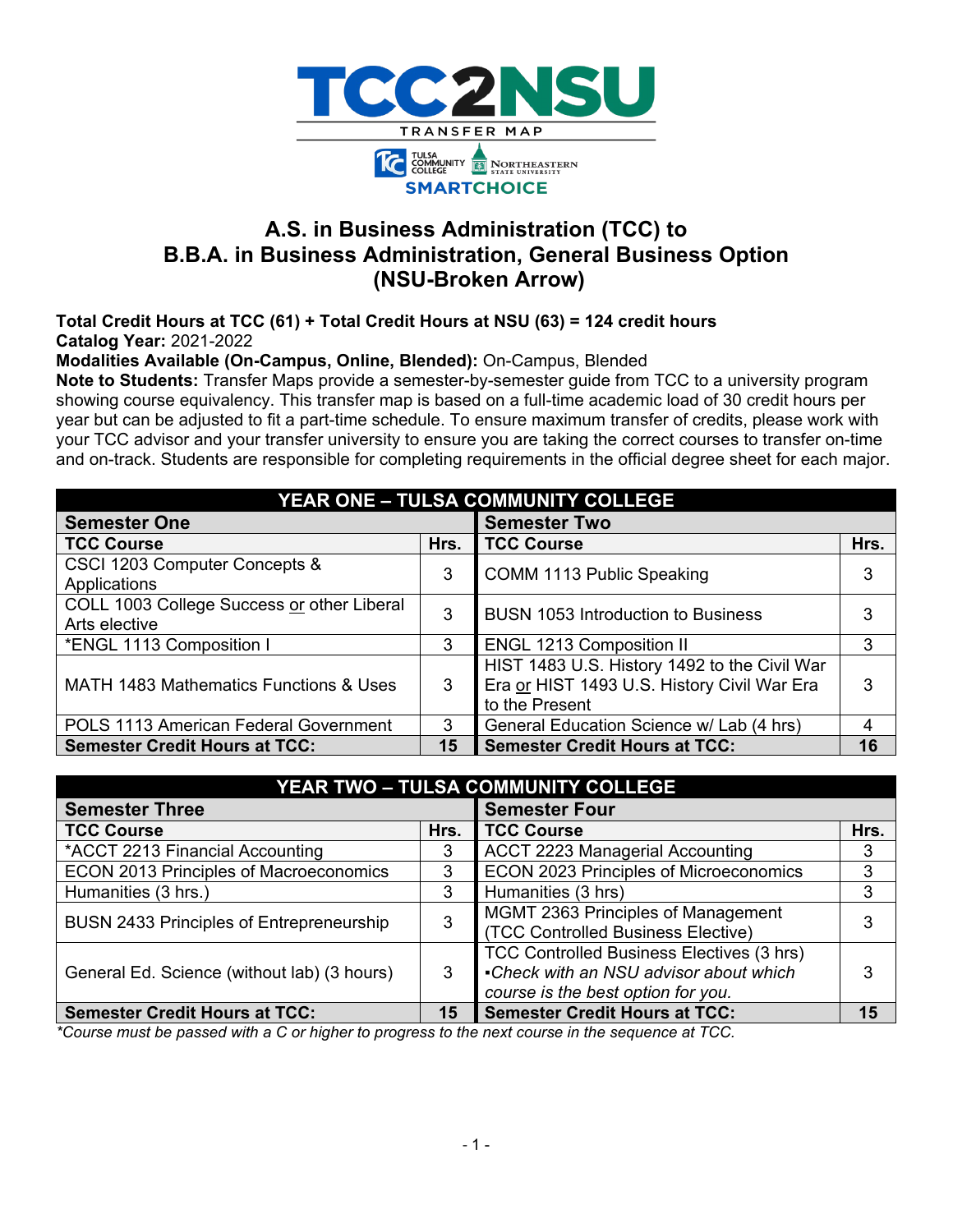

**SMARTCHOICE** 

| <b>YEAR THREE - NORTHEASTERN STATE UNIVERSITY</b> |      |                                             |      |  |  |  |  |
|---------------------------------------------------|------|---------------------------------------------|------|--|--|--|--|
| <b>Semester Five</b>                              |      | <b>Semester Six</b>                         |      |  |  |  |  |
| <b>NSU Course</b>                                 | Hrs. | <b>NSU Course</b>                           | Hrs. |  |  |  |  |
| <b>BADM 3933 Business Statistics</b>              | 3    | BADM 3253 Management Analysis & Control     | 3    |  |  |  |  |
| FIN 3213 Principles of Finance                    | 3    | <b>BADM 3963 Quant Methods Bus Decision</b> |      |  |  |  |  |
|                                                   |      | Making                                      |      |  |  |  |  |
| IS 3063 Principles of Information Systems         | 3    | IS 3113 Business Communications             |      |  |  |  |  |
| Open Elective (3 hrs)                             | 3    | MGMT 3253 Organizational Behavior           | 3    |  |  |  |  |
| MKT 3213 Principles of Marketing                  | 3    | Open Elective (3 hrs)                       | 3    |  |  |  |  |
| <b>Semester Credit Hours at NSU:</b>              | 15   | <b>Semester Credit Hours at NSU:</b>        | 15   |  |  |  |  |

| YEAR FOUR - NORTHEASTERN STATE UNIVERSITY |      |                                             |      |  |  |  |
|-------------------------------------------|------|---------------------------------------------|------|--|--|--|
| <b>Semester Seven</b>                     |      | <b>Semester Eight</b>                       |      |  |  |  |
| <b>NSU Requirement</b>                    | Hrs. | <b>NSU Requirement</b>                      | Hrs. |  |  |  |
| <b>BLAW 3003 Business Law</b>             | 3    | <b>MGMT 4103 Business Decision Analysis</b> | 3    |  |  |  |
| <b>IBUS 4843 International Business</b>   | 3    | MGMT 4213 Business Strategy / Policy        | 3    |  |  |  |
| <b>MGMT 3213 Principles Operations</b>    | 3    | Business Electives 3/4000 level (6 hrs)     | 6    |  |  |  |
| Management                                |      |                                             |      |  |  |  |
| MGMT 3323 Creativity, Innovation &        | 3    | Open Electives (3 hrs)                      | 3    |  |  |  |
| Opportunity                               |      |                                             |      |  |  |  |
| Business Electives 3/4000 level (3 hrs)   | 3    |                                             |      |  |  |  |
| Open Elective (3 hrs)                     | 3    |                                             |      |  |  |  |
| <b>Semester Credit Hours at NSU:</b>      | 18   | <b>Semester Credit Hours at NSU:</b>        | 15   |  |  |  |

#### **Milestones and Recommended Actions - TCC:**

- **Consider Summer Courses:** Summer courses at TCC can help accelerate your time to transfer, and help you stay on track. Talk to your advisor about planning summer courses.
- **During or After Year One at TCC:** Consider a campus tour of Northeastern State University and connect with a NSU academic advisor, to ensure you are on track to transfer. Your TCC academic advisor can assist in planning these actions.
- **During Year Two at TCC:** After semester three coursework, apply for admission at Northeastern State University as a transfer student [\(https://apply.nsuok.edu/\)](https://apply.nsuok.edu/).
- **Final Semester at TCC:** Congratulations you are about to earn your Associate of Science degree. Be sure to apply for graduation @ [https://www.tulsacc.edu/student-resources/graduation.](https://www.tulsacc.edu/student-resources/graduation)
- **Transcripts:** Submit official TCC transcript to NSU [\(www.tulsacc.edu/student-resources/student](https://nam02.safelinks.protection.outlook.com/?url=https%3A%2F%2Fwww.tulsacc.edu%2Fstudent-resources%2Fstudent-records%2Frequesting-and-submitting-transcripts&data=02%7C01%7Cemily.tichenor%40tulsacc.edu%7C5598c6763639477e236c08d85f0839bf%7Ceb5d9dc493c645578c2390ef7fa05b96%7C0%7C0%7C637363836231035674&sdata=5lmaWMnEEDKUqbMnQK%2Br2W27bnwkjhyXpRtV%2Fy6ySco%3D&reserved=0)[records/requesting-and-submitting-transcripts\)](https://nam02.safelinks.protection.outlook.com/?url=https%3A%2F%2Fwww.tulsacc.edu%2Fstudent-resources%2Fstudent-records%2Frequesting-and-submitting-transcripts&data=02%7C01%7Cemily.tichenor%40tulsacc.edu%7C5598c6763639477e236c08d85f0839bf%7Ceb5d9dc493c645578c2390ef7fa05b96%7C0%7C0%7C637363836231035674&sdata=5lmaWMnEEDKUqbMnQK%2Br2W27bnwkjhyXpRtV%2Fy6ySco%3D&reserved=0).
- **Reverse Transfer:** If you have not earned an Associate in Arts or an Associate in Science from TCC, and have completed 60 credit hours, with 15 of those hours completed at TCC, email [reversetransfer@tulsacc.edu](mailto:reversetransfer@tulsacc.edu) to see if you qualify for a degree through the Reverse Transfer program.

#### **Program Information and Recommended Actions - NSU:**

For admission to the BBA program, students must have met the following requirements:

- Completed ENGL 1113, ENGL 1213 with a grade of "C" or better;
- Completed MATH 1483 or 1513 with a grade of "C" or better or score 23 or higher on the Math ACT;